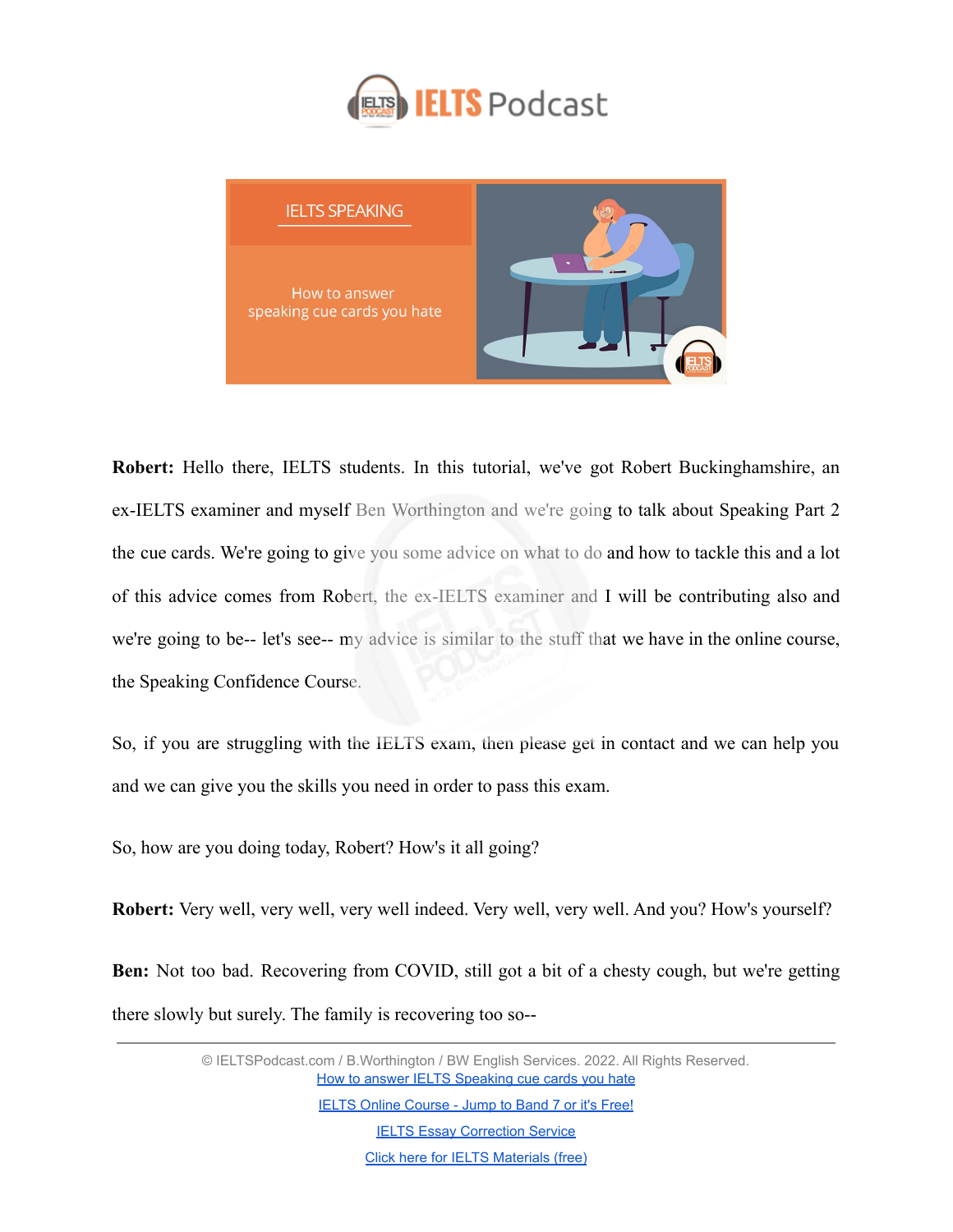



**Robert:** That's good.

**Ben:** Yeah, yeah, yeah, exactly. Okay. So, we're going to be-- is it a nightmare we're talking about today? Nightmares, no?

**Robert:** I don't know if any of you out there are big horror film fans, but yes, yes. I'm going to talk about nightmares. Nightmares. Okay. Don't get frightened. Don't get frightened. I'm here to help. I hope I'm here to help anyway, but look at the title of what I prepared today. It's this. How not to have a Speaking Part 2 nightmare. How to get out of that worst fear you may have.

Okay. Listen to this. Listen to this. You've just finished Part 1 of the speaking test. The first five minutes have gone pretty well. You talked about your job and then answered some questions about the first school you went to and then about barbecues. Hmmm, a slightly strange topic as you don't eat meat that often, but you're feeling confident. All smiles so far. Yeah, it's been paying off. Good for you. Good for you.

> © IELTSPodcast.com / B.Worthington / BW English Services. 2022. All Rights Reserved. [How to answer IELTS Speaking cue cards you hate](https://www.ieltspodcast.com/audio-tutorials/answer-speaking-cue-cards-you-hate/?utm_source=blog_transcript&utm_medium=weekly&utm_term=&utm_content=&utm_campaign=post555)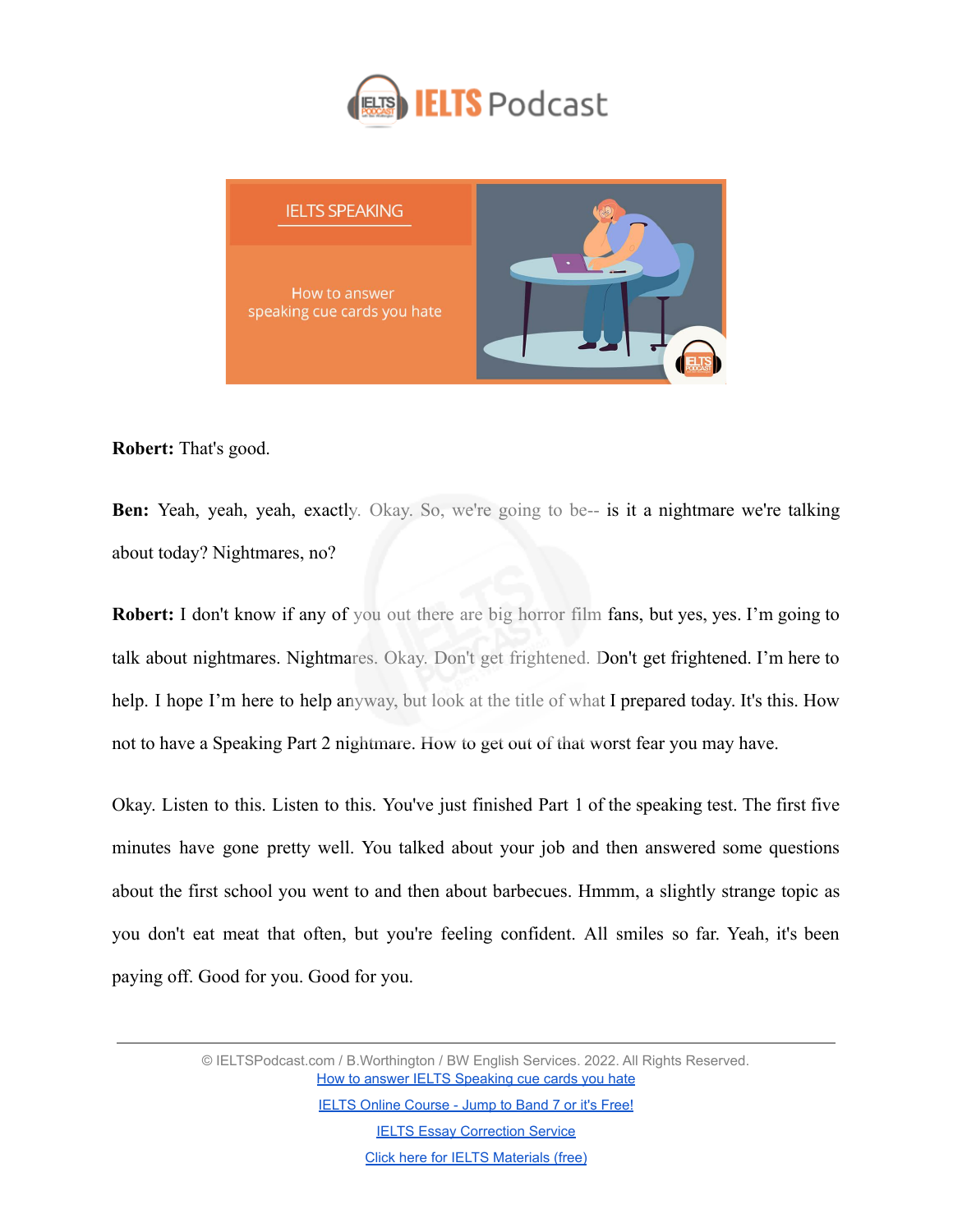



On to Part 2. You're hoping the topic is going to be one that you like. The voice from the other side of the table is saying here's your topic. Please don't write anything on the booklet. Your eyes glance down at the words on the page in front of you. It says describe a puzzle that you solved (for example, jigsaw, crossword). You should say what the puzzle was, how long it took you to solve it, how easy or difficult it was, and explain how you felt about it.

You begin to feel a bit dizzy. Your head is spinning. The examiner is looking at his stopwatch. The seconds of your one minute preparation time I ticking away. 60, 59, 58, 57, 56... Wake up, wake up. It was just a dream, a bad dream. Your real exam is next week. But you can't get that puzzle out of your head. You keep wondering why you panicked when you read the topic.

Actually, you know the answer to that one. You never enjoyed doing puzzles and you probably never will. It's not as if you know nothing about some different kinds of puzzles. Hey, remember all those jigsaw puzzles they gave you when you were a little kid? A 500 piece of some obscure

> © IELTSPodcast.com / B.Worthington / BW English Services. 2022. All Rights Reserved. [How to answer IELTS Speaking cue cards you hate](https://www.ieltspodcast.com/audio-tutorials/answer-speaking-cue-cards-you-hate/?utm_source=blog_transcript&utm_medium=weekly&utm_term=&utm_content=&utm_campaign=post555)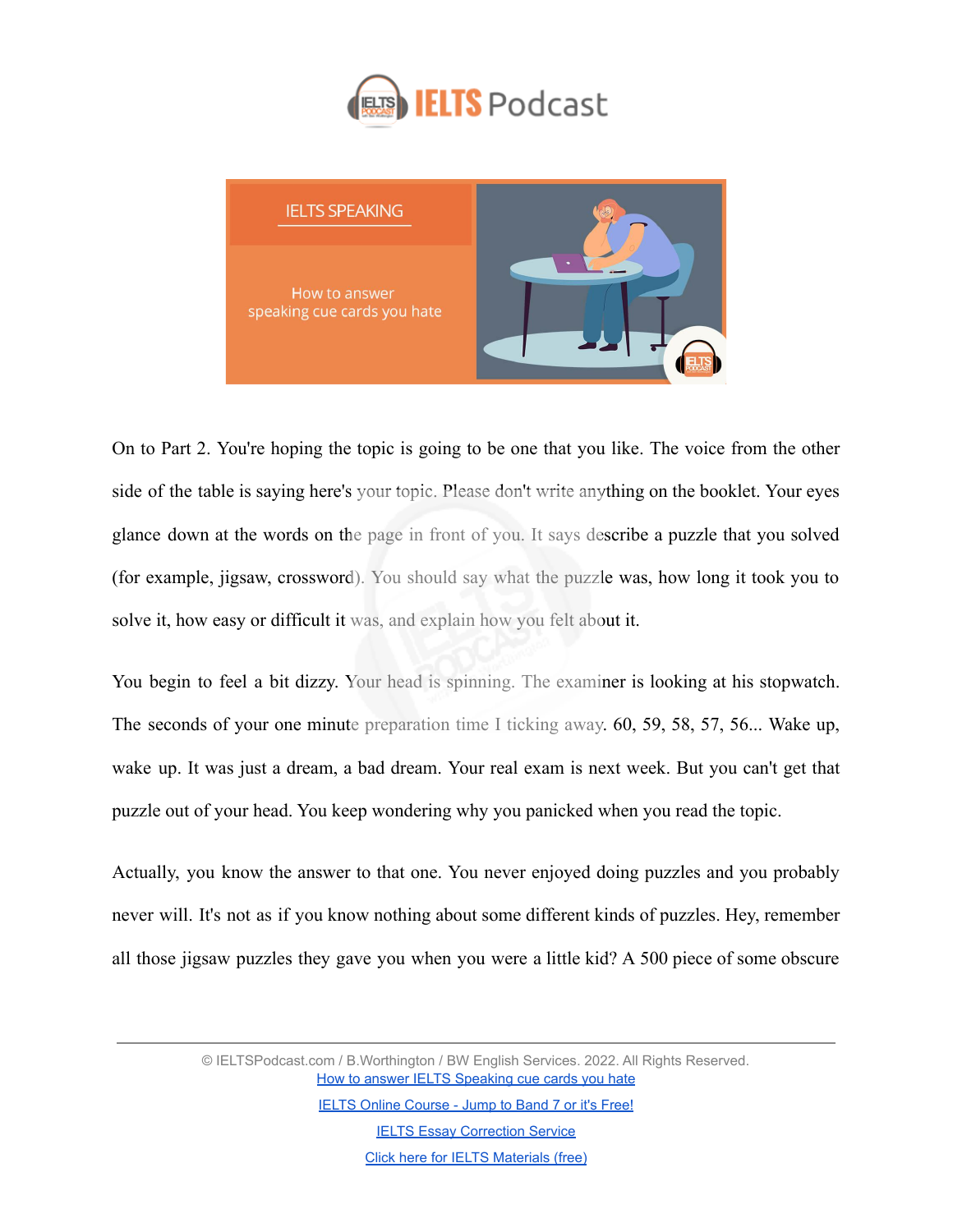



castle somewhere in the middle of Europe and that 1,000 piece puzzle with all those strange exotic birds. Remember that one? And that one took about two weeks to finish.

In fact, you didn't even notice in the topic heading that it had after jigsaw in that parenthesis and etc. etc. It's a jigsaw, crosswords, etc. Hey, what am I trying to say here? What am I trying to get across to you all here? Well, a few things really.

The first is read every word of the question carefully. Look at that little etc. For example, it means exactly what it says. There are all sorts of puzzles from the famous-- what do they call it-- Rubik's cube to puzzles in mathematics or language that have puzzled people for ages. So, you didn't have to restrict yourself to jigsaws or crosswords. You could have chosen a computer game, to take the most obvious example. I know a lot of you out there probably are fans of computer games. Why not?

> © IELTSPodcast.com / B.Worthington / BW English Services. 2022. All Rights Reserved. [How to answer IELTS Speaking cue cards you hate](https://www.ieltspodcast.com/audio-tutorials/answer-speaking-cue-cards-you-hate/?utm_source=blog_transcript&utm_medium=weekly&utm_term=&utm_content=&utm_campaign=post555)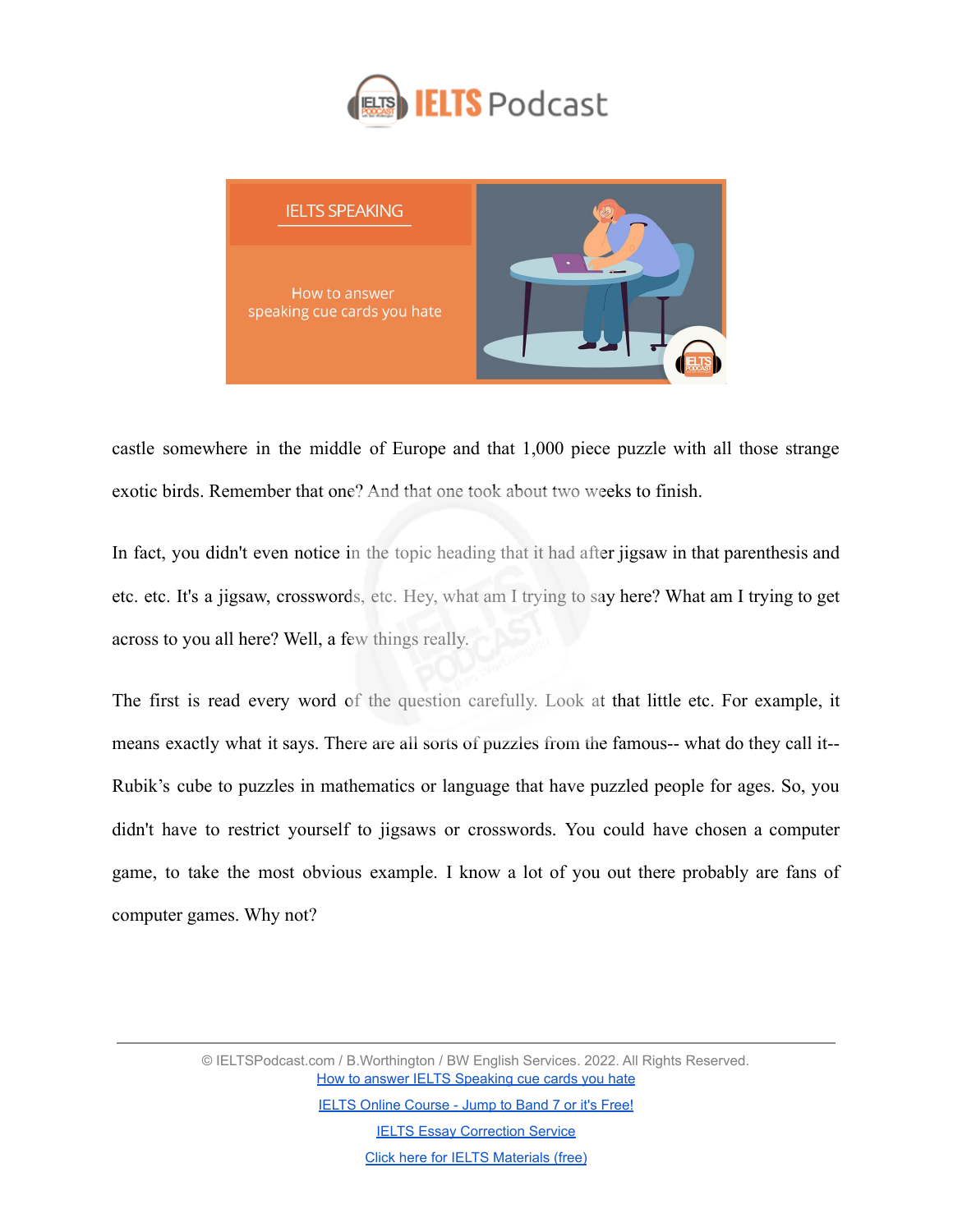



And there's something else, the second point. Just remember those four bullet points that accompany every Part 2 statement. They always follow a predictable pattern. Look at it again. Look at it again. Listen again to the one which goes from the puzzle one. It goes from what to how long and from there to how easy or difficult before ending up with the common last question which almost always is to ask you to explain how you felt about whatever; the situation, the event, whatever it was.

So, that sequence is often this: what or where, when, why, how you felt type. A simple example would be-- take this recent one. I found a bit weird, but they chose it because it is strange.

**Ben:** Hang on, Robert. Sorry to interrupt. Just before we move on to the next one, I just wondering like I know you suggested perhaps a Rubik's cube you could talk about it. The etc., I was just wondering how far the etc. can be pushed in this case. So, it said like for example, a jigsaw, a crossword, etc.

> © IELTSPodcast.com / B.Worthington / BW English Services. 2022. All Rights Reserved. [How to answer IELTS Speaking cue cards you hate](https://www.ieltspodcast.com/audio-tutorials/answer-speaking-cue-cards-you-hate/?utm_source=blog_transcript&utm_medium=weekly&utm_term=&utm_content=&utm_campaign=post555)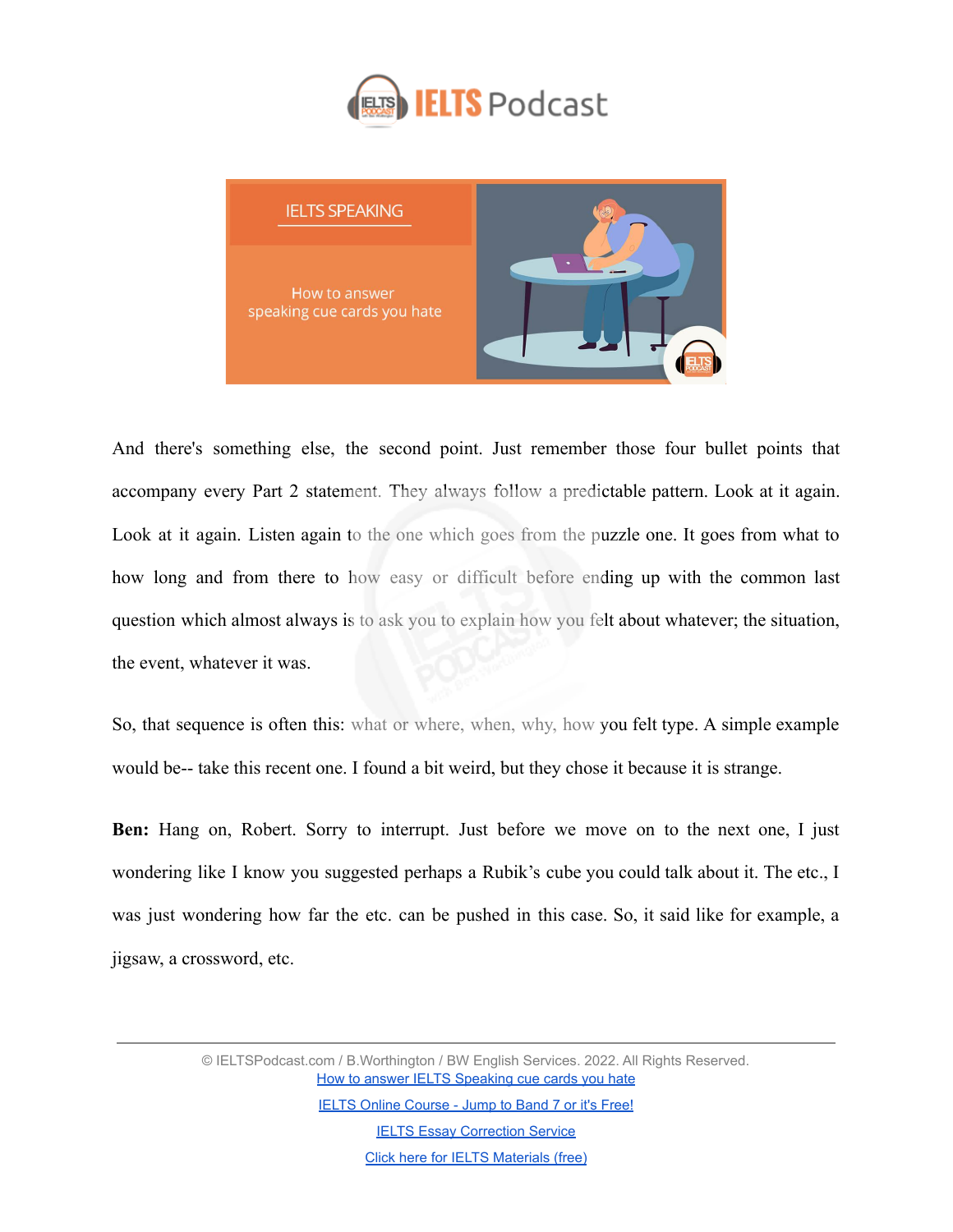



Hypothetically speaking, if I started talking like well, I'm not a big fan of puzzles to be honest with you. However, my grandma's house was a massive puzzle to get into. She had these three locks on it and it was always such a challenge... And then I work through the bullet points and I'm like well, they had these three locks. The top one was a Yale lock. The bottom one was a bolt lock and it took me about 10 minutes every day to get into her house.

What's the deal there? What's the deal because personally I despise puzzles and my grandma's house was a puzzle?

**Robert:** Personally speaking, I would accept that one. I think when we extend it as far as we can go, your puzzles could be your grandma's house. It could be if you are a great student of mathematics some mathematical puzzle that has been talked about for two or three hundred years that nobody has solved or the puzzle of the meaning of the origin of the universe. You could extend it, right?

> © IELTSPodcast.com / B.Worthington / BW English Services. 2022. All Rights Reserved. [How to answer IELTS Speaking cue cards you hate](https://www.ieltspodcast.com/audio-tutorials/answer-speaking-cue-cards-you-hate/?utm_source=blog_transcript&utm_medium=weekly&utm_term=&utm_content=&utm_campaign=post555)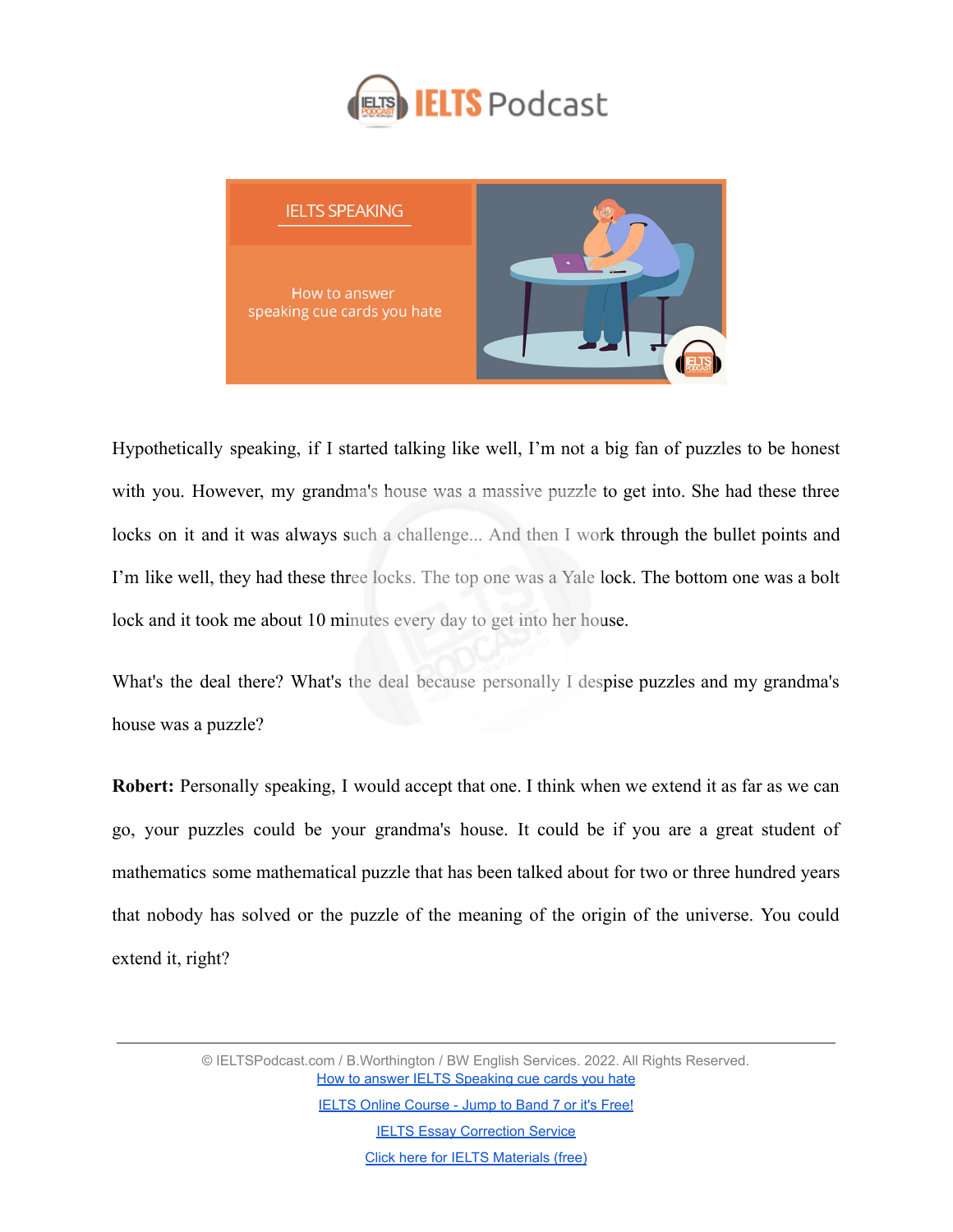



I think we draw a line when the candidate, the test taker asks if they can talk about something completely different. An example I remember when we did the training course many years ago, the trainer said look if for example you give them a topic which is describe a book you recently read or something like that and the person says well, I don't read books at all. Can I talk about a TV program? Then you are forced to say or to repeat.

This was the trainer's style which may not be my style. He said something like no. You just read it again. Describe a book that you have recently read. Oh, wow. Okay. So, you can do that.

**Ben:** Okay. Okay.

**Robert:** I think there's nothing wrong with extending it as far as you go because what is a puzzle? It could be a good detective story. A film could be working out a puzzle. Who done it? Who was the killer?

> © IELTSPodcast.com / B.Worthington / BW English Services. 2022. All Rights Reserved. [How to answer IELTS Speaking cue cards you hate](https://www.ieltspodcast.com/audio-tutorials/answer-speaking-cue-cards-you-hate/?utm_source=blog_transcript&utm_medium=weekly&utm_term=&utm_content=&utm_campaign=post555)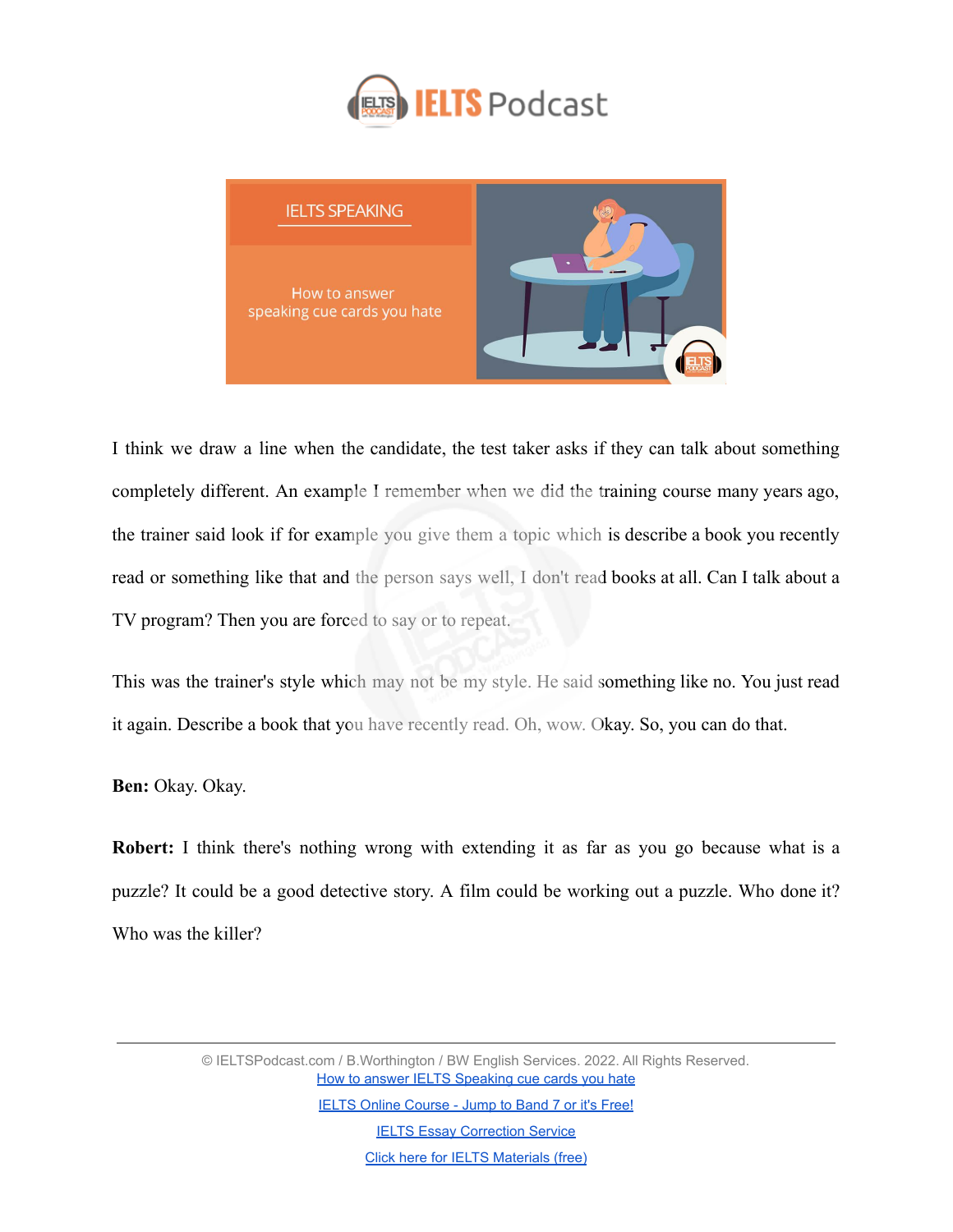



**Ben:** Right, right but I guess in those situations you really just have to emphasize. Like okay, I'm not a fan-- in this case, we go to detective show. Just say it is a puzzle because I was really struggling over it. You just got to like really emphasize it rather than just say I'm not going to talk about jigsaws because I don't like these kinds of puzzles, but I did see a great TV program once.

If you emphasize it and try and bring it back to the cue card, I guess that's the kind of leniency. It's testing it, but it's like on the edge I guess.

**Robert:** Exactly, exactly.

**Ben:** Right, right. Okay. Okay. All right. Thank you for that and just one more thing. I would only advise students to do this in dire consequences like if there is really-- in my case, I was just exaggerating. I don't have a problem with jigsaws or crosswords, but I know some students they

> © IELTSPodcast.com / B.Worthington / BW English Services. 2022. All Rights Reserved. [How to answer IELTS Speaking cue cards you hate](https://www.ieltspodcast.com/audio-tutorials/answer-speaking-cue-cards-you-hate/?utm_source=blog_transcript&utm_medium=weekly&utm_term=&utm_content=&utm_campaign=post555)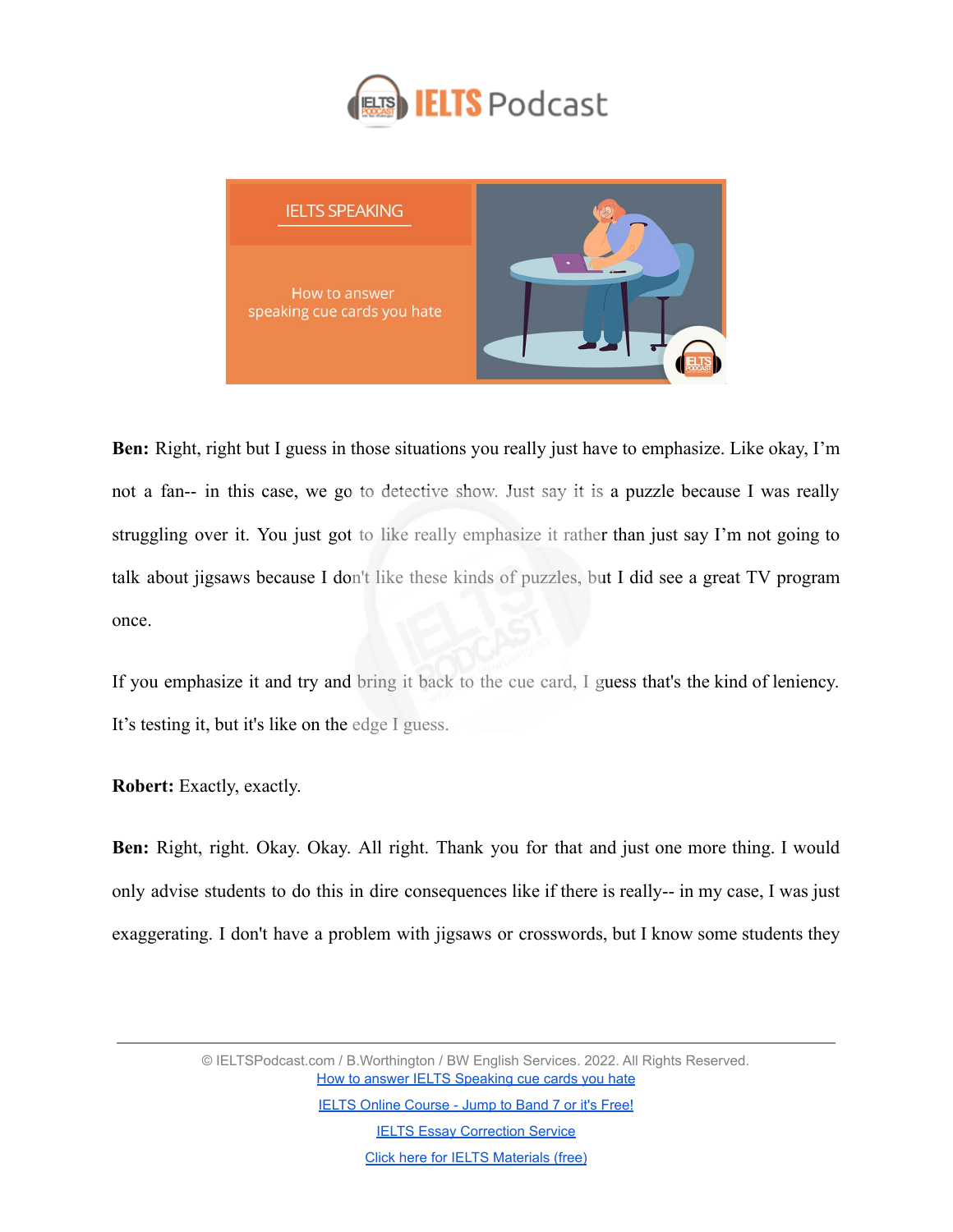



might actually like absolutely despise these kinds of jigsaws and crosswords and they're just in a desperate situation. They got to like extend it with a little bit of justification.

But otherwise if you can answer it, then yeah, just go ahead obviously. Just go straight forward. Okay. So, Robert, you were going to tell us about describing a crowded place. You were talking about strategy. Right.

Robert: It's something that came up recently actually. If I had that as a test, I wouldn't particularly like it very much particularly as I haven't really been in a crowded place for a long time. I don't think many of us have. Describe a crowded place that you have been to and the bullet points of where it was, when you went there, why you went there, and finally explain how you felt about being in this kind of place.

So, it's a classic where, when, why, and how you felt. It could be a football stadium, it could be a rock concert, it could be any kind of big massive event that all of us I hope have been to at least

> © IELTSPodcast.com / B.Worthington / BW English Services. 2022. All Rights Reserved. [How to answer IELTS Speaking cue cards you hate](https://www.ieltspodcast.com/audio-tutorials/answer-speaking-cue-cards-you-hate/?utm_source=blog_transcript&utm_medium=weekly&utm_term=&utm_content=&utm_campaign=post555)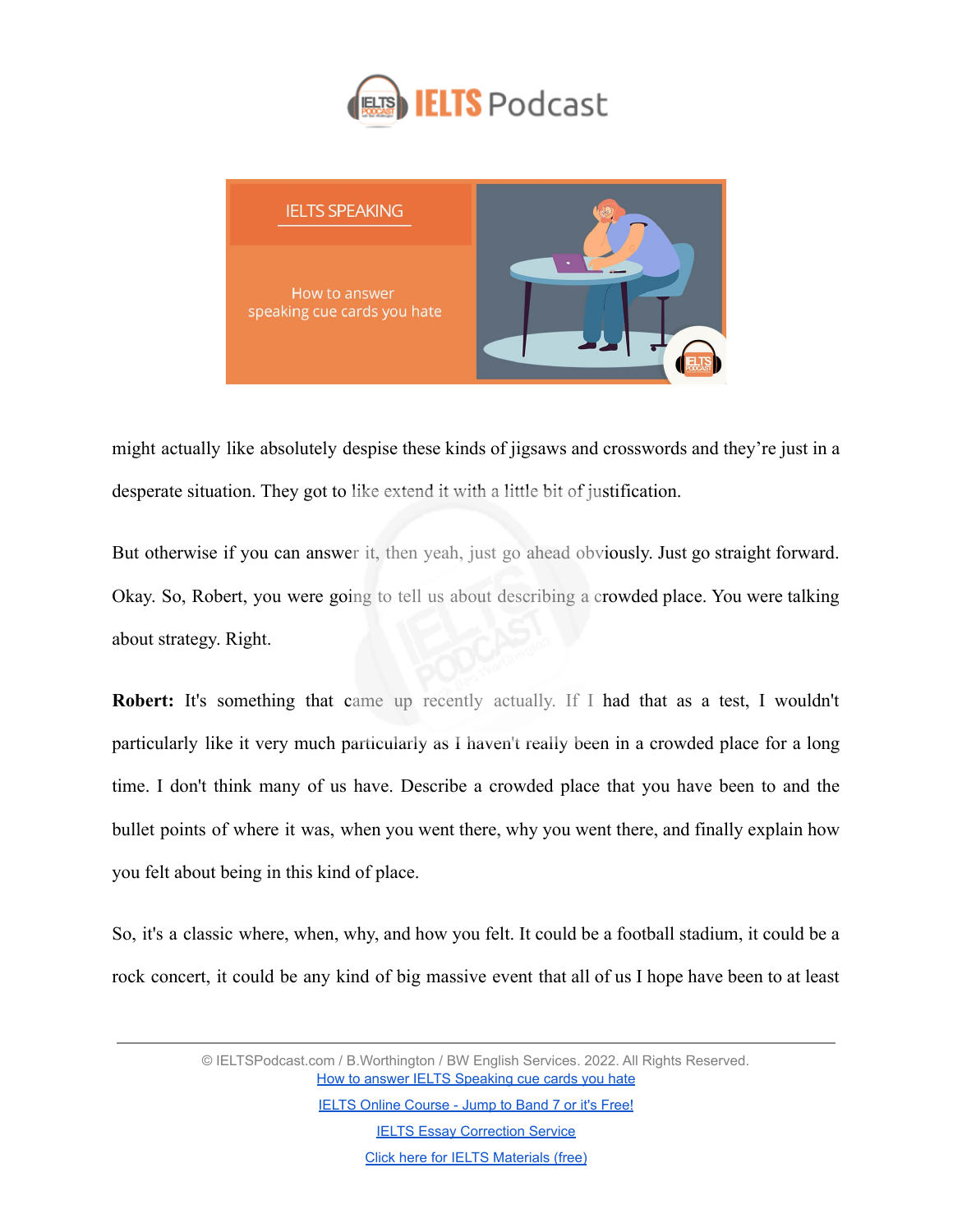



once in our lives, but the sequence there is so simple, isn't it? It's inviting you to tell a story and like many of a good simple story tell it in a logical chronological order adding as you go along more personal details as your motives and impressions.

It starts from your simple narrative, verbs in the past tense or whatever. It gives you a base. In times of crisis you've got that base to depend on. I don't like the topic, but I'm going to follow the points. I can say something. Of course we can. Four bullet points taken one by one around 30 seconds each. We've got two minutes in total, right? Spend your one minute preparation time strictly following the four point sequence and making a few notes on each ones.

That guideline is really worth it. You'd be surprised at the number of test takers usually confident fluent speakers who've come up very well in Part 1 of the test and then read the topic, make very few or no notes in the one minute that you give them and they often ask before the time is up if they can start speaking, start their two-minute talk pretty well and then after about 90 seconds usually they got nothing more to say.

> © IELTSPodcast.com / B.Worthington / BW English Services. 2022. All Rights Reserved. [How to answer IELTS Speaking cue cards you hate](https://www.ieltspodcast.com/audio-tutorials/answer-speaking-cue-cards-you-hate/?utm_source=blog_transcript&utm_medium=weekly&utm_term=&utm_content=&utm_campaign=post555) [IELTS Online Course - Jump to Band 7 or it's Free!](https://www.ieltspodcast.com/online-ielts-course/?utm_source=blog_transcript&utm_medium=weekly&utm_term=&utm_content=&utm_campaign=post555)

> > **[IELTS Essay Correction Service](https://www.ieltspodcast.com/essay-correction-service/?utm_source=blog_transcript&utm_medium=weekly&utm_term=&utm_content=&utm_campaign=post555)**

[Click here for IELTS Materials \(free\)](https://www.ieltspodcast.com/sign/?utm_source=blog_transcript&utm_medium=weekly&utm_term=&utm_content=&utm_campaign=post555)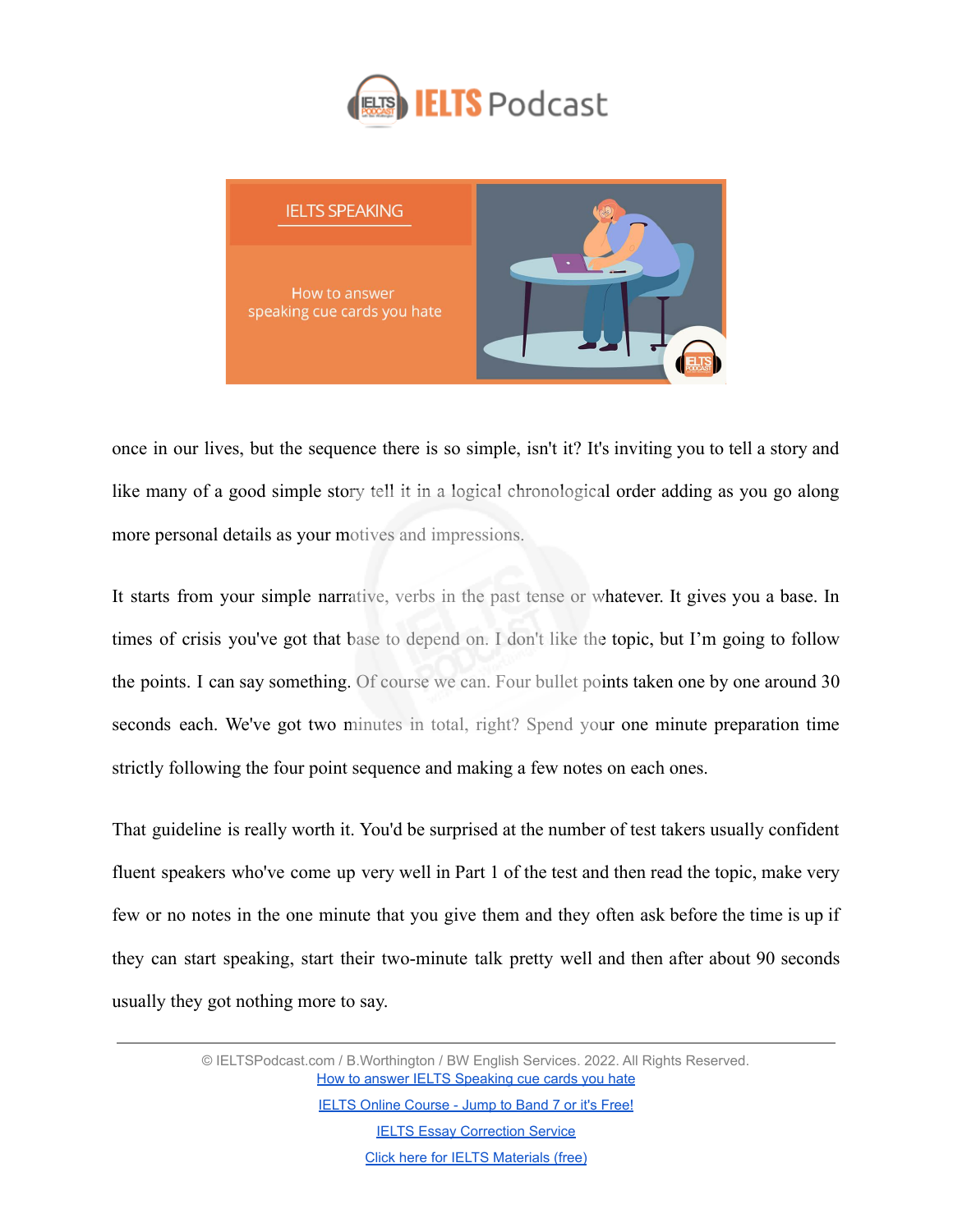



It's a bit of hesitation, a bit of repetition, a bit of well, as I told you before and it was... well, what else can I tell you? Do you want me to say anything else? It's a great pity because just by following that four bullet points and having the guideline in front of them anyway it can really help anyone. It can help us to overcome that not so pleasant topic that the examiner is giving you.

**Ben:** This is-- sorry just to do it together. This is just a great point and I've seen students do this and it's just like the curse of confidence. They like see it and they're like I could easily talk about it, but once you get started after-- exactly like you said after like 60, 90 seconds you start stumbling.

And I've done this personally before when I tried answering the cue card. I'm like ah, this would be a piece of cake. I'm a native English speaker and then I started digging into it and I was like actually, I am struggling here. I'm struggling. I've got to grasp, but if I had just spent that time

> © IELTSPodcast.com / B.Worthington / BW English Services. 2022. All Rights Reserved. [How to answer IELTS Speaking cue cards you hate](https://www.ieltspodcast.com/audio-tutorials/answer-speaking-cue-cards-you-hate/?utm_source=blog_transcript&utm_medium=weekly&utm_term=&utm_content=&utm_campaign=post555)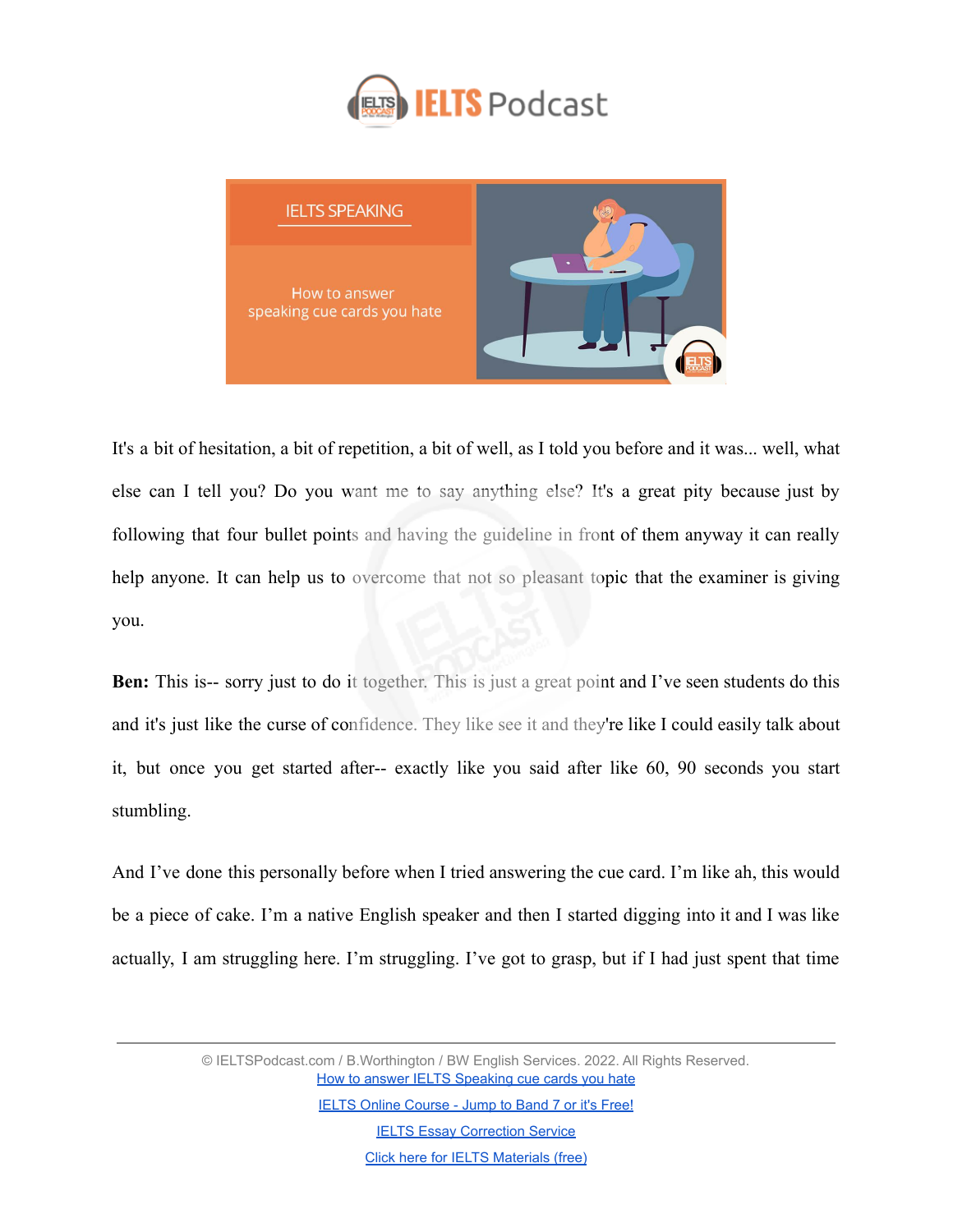



preparing, it would have been so much easier and it would have been so much more logical as well.

It's like I always remember a story a friend told me. It's just like yeah, I could tell you what it's like in my speedboat and you'd get a rough idea, but it would not compare at all to being actually in the speedboat going full pelt. And it's exactly the same. Like we could imagine what we're going to say, but until we get there, until we actually start, it's going to be an entirely different experience.

So, I think that's some solid advice there. Really take that time and really like brainstorm those bullet points. And this is exactly what we cover in the courses. Like we could give you a framework and we suggest you brainstorm ideas for these bullet points and then you can drop them into the framework for your speaking presentation. And it just makes it incredibly smoother and such an easier experience.

> © IELTSPodcast.com / B.Worthington / BW English Services. 2022. All Rights Reserved. [How to answer IELTS Speaking cue cards you hate](https://www.ieltspodcast.com/audio-tutorials/answer-speaking-cue-cards-you-hate/?utm_source=blog_transcript&utm_medium=weekly&utm_term=&utm_content=&utm_campaign=post555)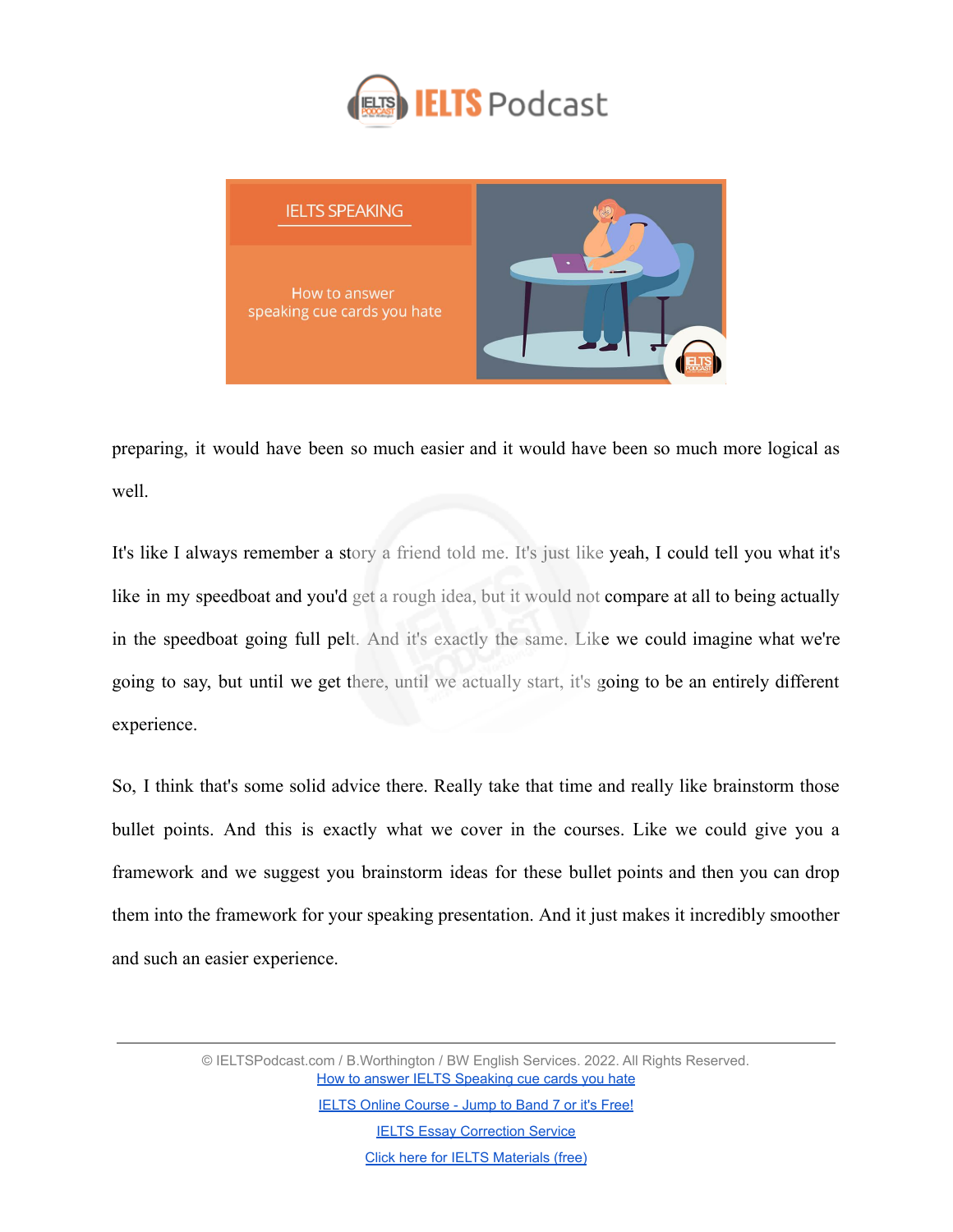



**Robert:** Exactly, exactly, exactly. And that's it. No panic. No panic. Forget that nightmare. That's my last point here, the point no. 3 obviously connected to the first two points I've been making. Never panic even if you really don't like the topic or know very little about it. I want to give you an example. Let me give you this example.

You probably might have guessed of course that the examiner decides what topics to give you in Parts 1 and 2 before you enter the room. You've got to plan it out. I remember as an examiner sometimes I'd do all of them before. I'd have 20 minutes before the exam started. I just select all the topics beforehand and sometimes if I was a bit pressed for time, I'd just do it one by one. I'd spend a good minute before calling the next person in deciding which topic to give them.

I've never met this person before and I probably would never meet the person again ever in my life. I had no idea who they were apart from their name and maybe their age by this. If the candidate is using a national ID number or ID card to verify their identification, I would know a high number meant it was a young person. A lower number meant it was a slightly older person.

> © IELTSPodcast.com / B.Worthington / BW English Services. 2022. All Rights Reserved. [How to answer IELTS Speaking cue cards you hate](https://www.ieltspodcast.com/audio-tutorials/answer-speaking-cue-cards-you-hate/?utm_source=blog_transcript&utm_medium=weekly&utm_term=&utm_content=&utm_campaign=post555)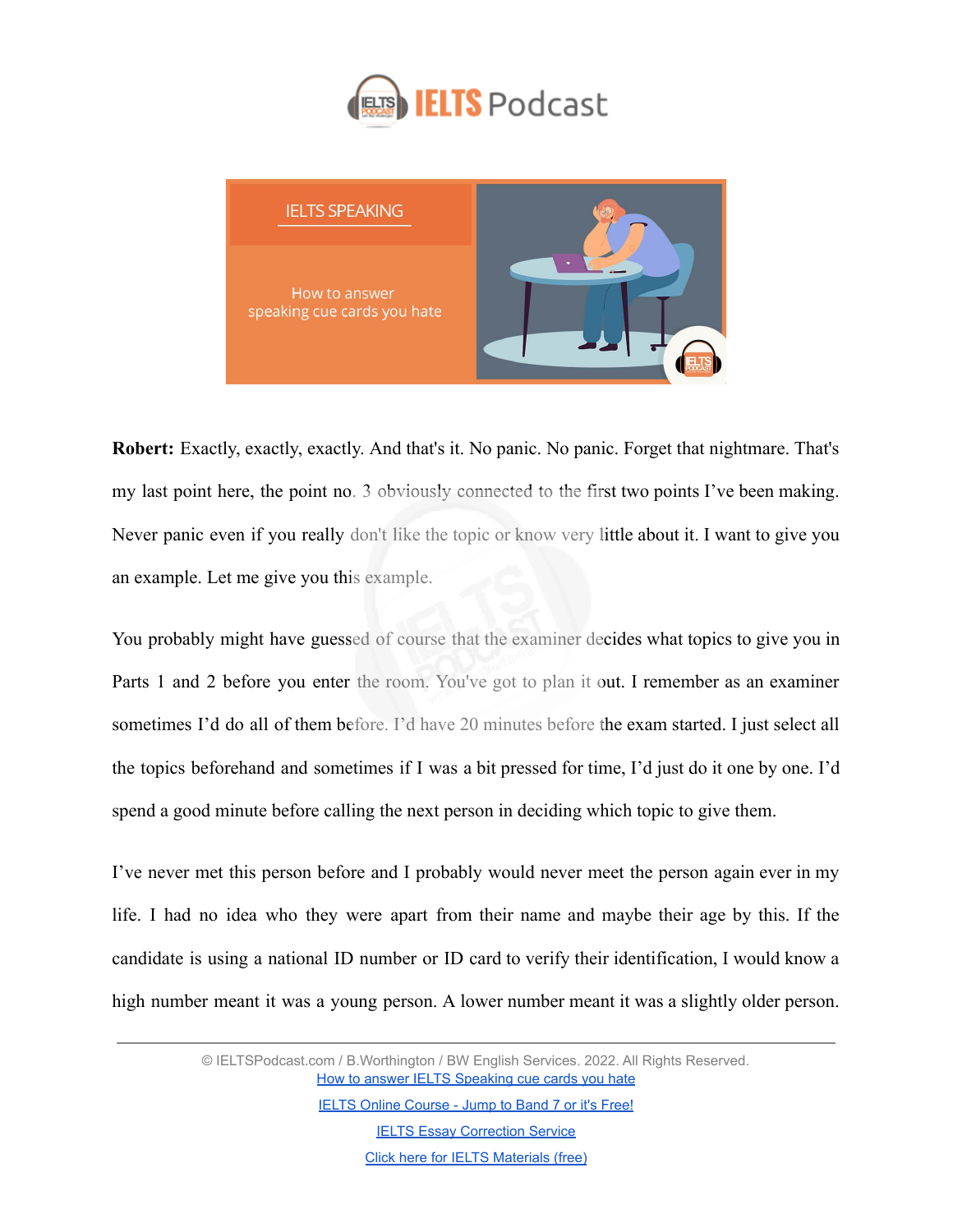



That might influence me. I remember I was only ever influenced when I knew the person was under 18 because I was always told the next person is underage. Okay. It's a kid maybe in their last year of high school wanting to go to university in the UK or something. I would on purpose never choose a topic in Part 2 that had anything to do with work because they had no experience of work. It wouldn't be fair.

**Ben:** Yeah. Right, right.

**Robert:** What do you think about working in an international company? I don't know. I'm still in school. It was unfair. That was the only time I did take into consideration the age of the person. Okay. I'm going to give you an example from my own experience as an ex-examiner. When I was an examiner, I'd chosen for the candidate coming in a topic about sport. I think it read something like-- this was a few years ago-- something like this.

> © IELTSPodcast.com / B.Worthington / BW English Services. 2022. All Rights Reserved. [How to answer IELTS Speaking cue cards you hate](https://www.ieltspodcast.com/audio-tutorials/answer-speaking-cue-cards-you-hate/?utm_source=blog_transcript&utm_medium=weekly&utm_term=&utm_content=&utm_campaign=post555)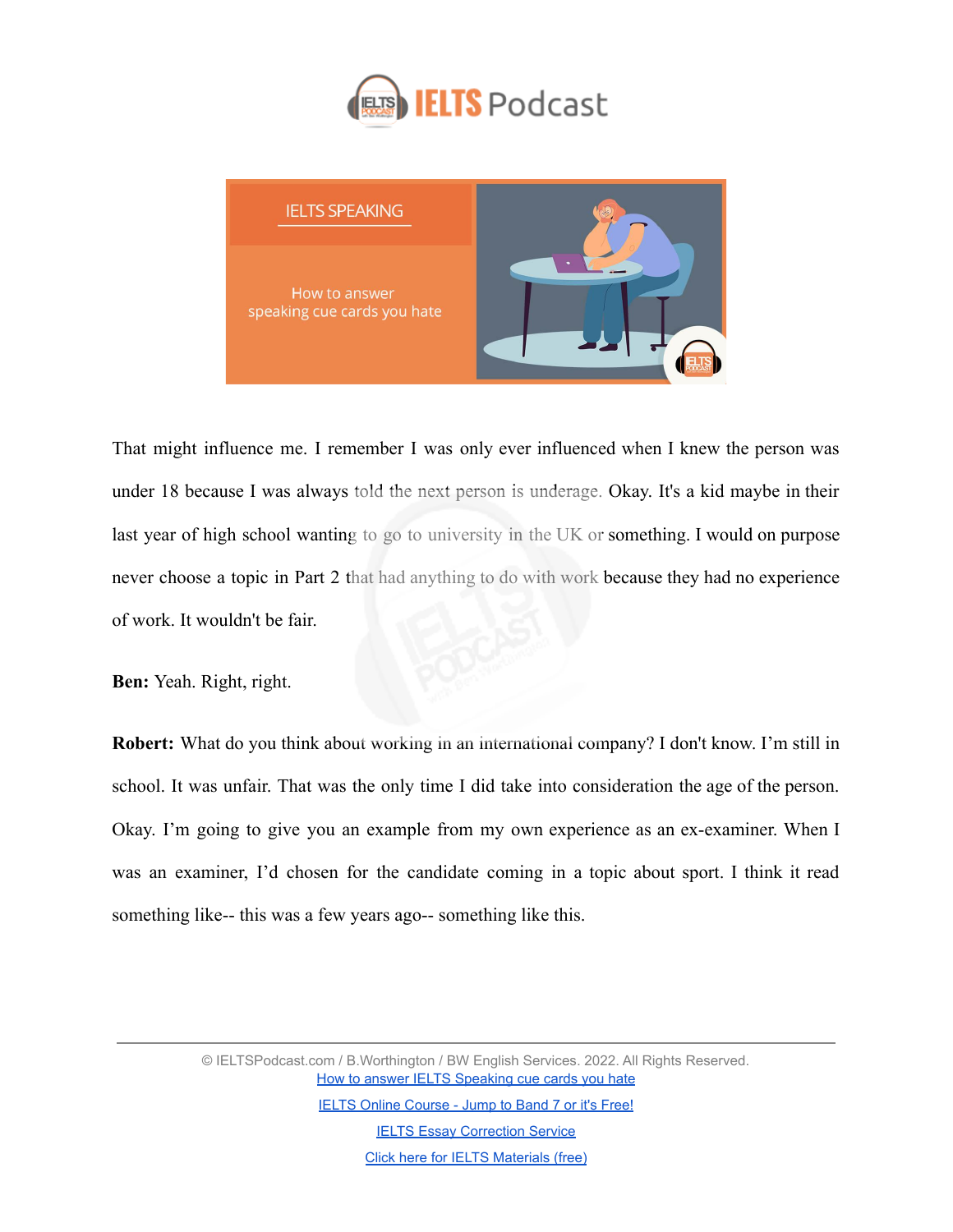



Describe the sport that you have watched on television that you would like to try. To be honest, I don't recall if it was exactly like that, but it was something like that anyway. I don't know if you would like to try or that you liked or...

Anyway, the guy came in. He was a male in his 30s I guess. In Part 1, honestly he was really, really good. I remember mentally noting down that he was definitely a strong candidate, a 7.5 for sure. Probably and possibly an 8 or even an 8.5. He was excellent if in parts 2 and 3 he continued to show off his strengths, his language skills. That's what I had in my mind in Part 1.

I gave him the topic. He looked at the topic. He muttered something about not liking sports and after a few seconds or so started making some notes. The minute was over and I asked him to speak and it was then for the next two minutes that he continued to show that he was an 8 by starting off commenting on the topic.

> © IELTSPodcast.com / B.Worthington / BW English Services. 2022. All Rights Reserved. [How to answer IELTS Speaking cue cards you hate](https://www.ieltspodcast.com/audio-tutorials/answer-speaking-cue-cards-you-hate/?utm_source=blog_transcript&utm_medium=weekly&utm_term=&utm_content=&utm_campaign=post555) [IELTS Online Course - Jump to Band 7 or it's Free!](https://www.ieltspodcast.com/online-ielts-course/?utm_source=blog_transcript&utm_medium=weekly&utm_term=&utm_content=&utm_campaign=post555)

**[IELTS Essay Correction Service](https://www.ieltspodcast.com/essay-correction-service/?utm_source=blog_transcript&utm_medium=weekly&utm_term=&utm_content=&utm_campaign=post555)** [Click here for IELTS Materials \(free\)](https://www.ieltspodcast.com/sign/?utm_source=blog_transcript&utm_medium=weekly&utm_term=&utm_content=&utm_campaign=post555)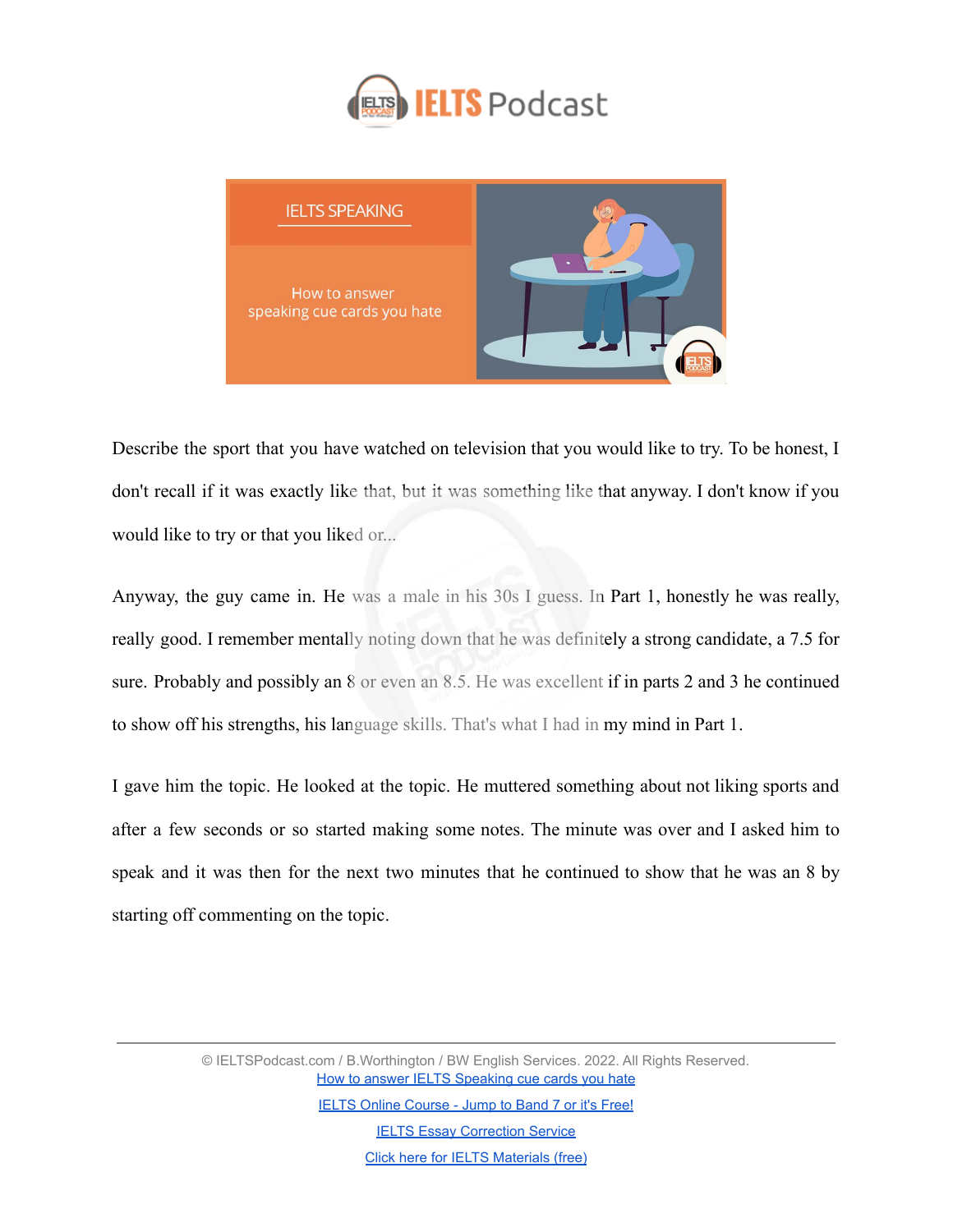



His lack of interest in sports in general and his avoidance of TV sports programs in particular. Obviously, I was thinking wow! What a strange guy. He doesn't like sports and after about 15 or 20 seconds of that came something like this. He said something like this. But recently by chance, I was watching a program on cable TV about drone racing which I quite enjoyed. Drone racing. What the hell? Drone racing.

He went on simply to explain what drone racing was, why he enjoyed watching it, and finally made the comment that although he would never like to take part in any kind of sport that involved physical activity or meant kicking a ball or whatever, he wouldn't mind taking part in drone racing as it involved not just the competitive element, but also the technical skill you would need to use the remote control to remove the drone through the air and so on.

I think I've seen it myself actually after that. There was some drone racing on TV. I watched it for a few minutes. It's quite exciting. There are like young guys in this dark room and they chase

> © IELTSPodcast.com / B.Worthington / BW English Services. 2022. All Rights Reserved. [How to answer IELTS Speaking cue cards you hate](https://www.ieltspodcast.com/audio-tutorials/answer-speaking-cue-cards-you-hate/?utm_source=blog_transcript&utm_medium=weekly&utm_term=&utm_content=&utm_campaign=post555)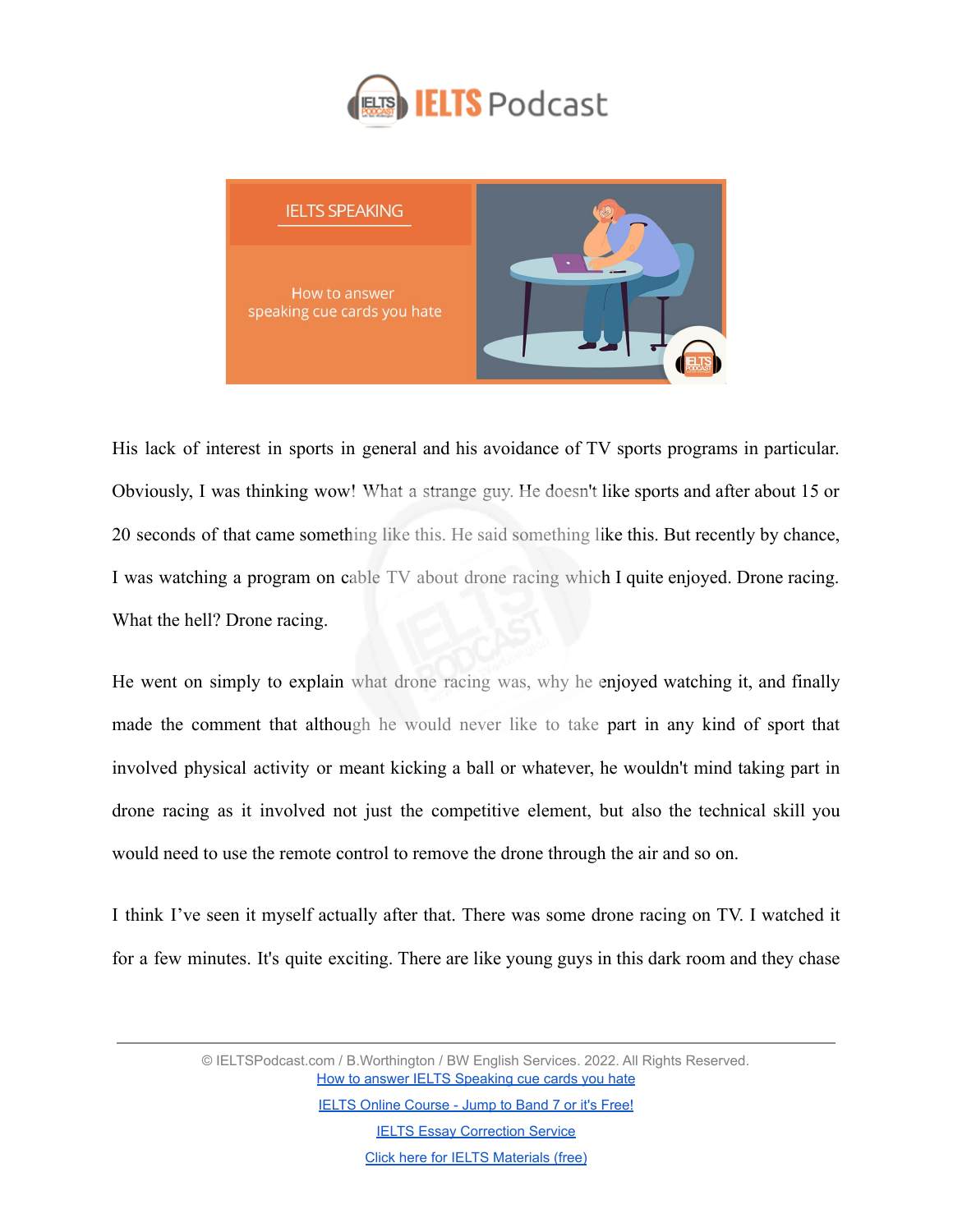



each other with these remote controlled drones through spaces and through all kinds of-- like a puzzle again really. It's quite good. Why not? Sounds like fun.

But the lesson is he didn't panic. He simply found a suitable angle to the question like your grandmother's locks, prepared his answer, followed the bullet points and importantly-- very importantly perhaps added a short introduction to his two-minute talk. Although--

**Ben:** I was just going to say that's exactly what was on my mind. He kind of like prefaced what he was going to say and it was like so-- it was in context. They kind of like all linked together. If he had just said I dislike sports and I never play them... but he linked it. He bridged it over and he was like I'm not a massive fan, but I did enjoy this sport. With that bridge, I think it makes so much more sense.

> © IELTSPodcast.com / B.Worthington / BW English Services. 2022. All Rights Reserved. [How to answer IELTS Speaking cue cards you hate](https://www.ieltspodcast.com/audio-tutorials/answer-speaking-cue-cards-you-hate/?utm_source=blog_transcript&utm_medium=weekly&utm_term=&utm_content=&utm_campaign=post555) [IELTS Online Course - Jump to Band 7 or it's Free!](https://www.ieltspodcast.com/online-ielts-course/?utm_source=blog_transcript&utm_medium=weekly&utm_term=&utm_content=&utm_campaign=post555) **[IELTS Essay Correction Service](https://www.ieltspodcast.com/essay-correction-service/?utm_source=blog_transcript&utm_medium=weekly&utm_term=&utm_content=&utm_campaign=post555)**

> > [Click here for IELTS Materials \(free\)](https://www.ieltspodcast.com/sign/?utm_source=blog_transcript&utm_medium=weekly&utm_term=&utm_content=&utm_campaign=post555)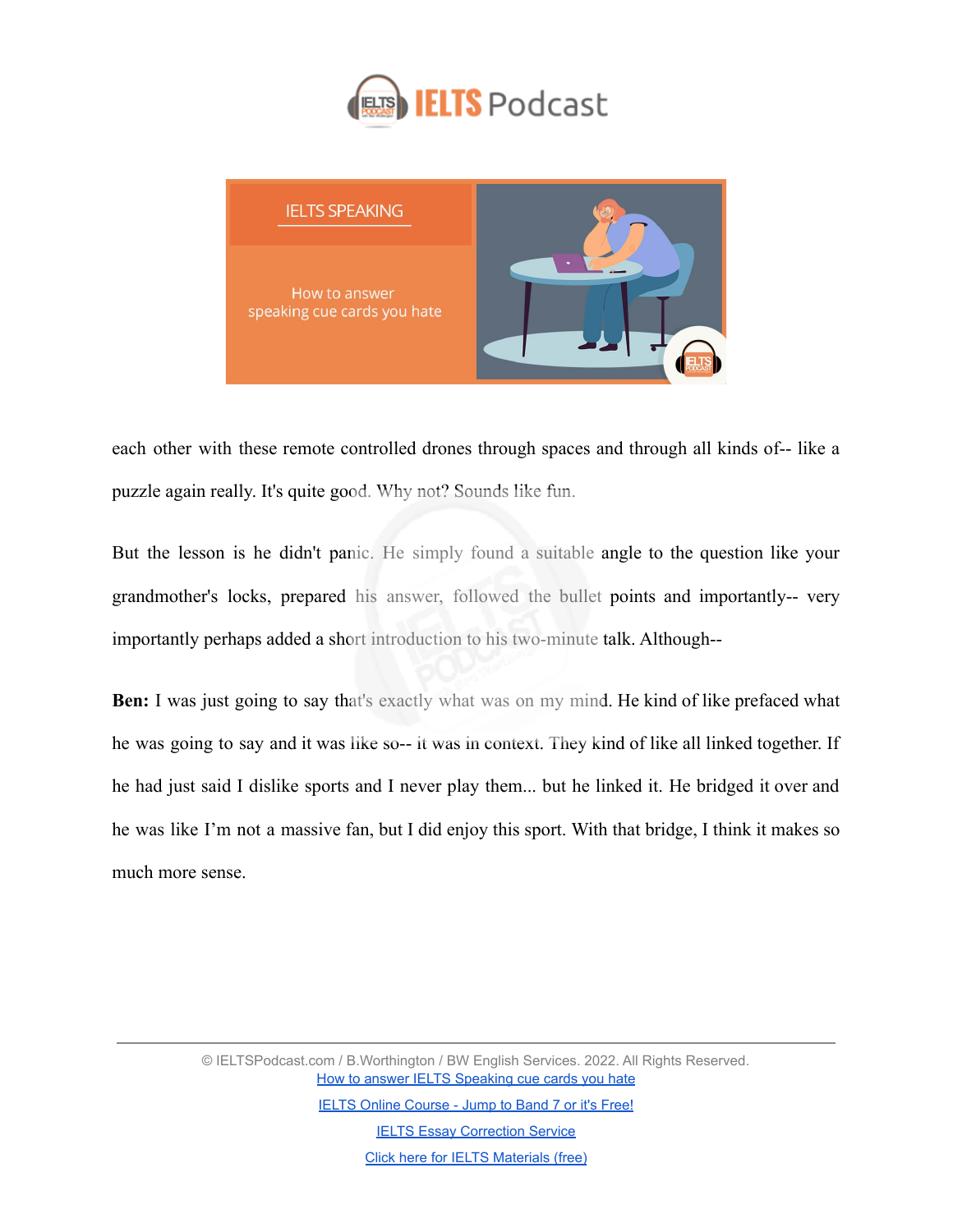



**Robert:** Yeah, yeah, yeah. I like the way that people introduce it. It was short and to the point. This is not a topic I particularly like because blah blah blah, but here is something I can talk about and talk with confidence.

From my point of view, I'm always a little bit unsure or-- well, no. That's not the right word. Let's put it another way. Some test takers seem to give you some kind of memorized phrases at the beginning of their two minutes. You know the type. And there's nothing wrong with that to just paraphrase the question. Something like oh, you've asked me to describe a time when I solved the puzzle. Well, that's okay I guess and then get into it, please.

I often get oh God when people say things like this is a topic that has always interested me and I would like to thank you for choosing... Please don't thank me.

**Ben:** Yeah, I think that's a bit on the extreme, but I think maybe one or two phrase-- if you're a student who's very very nervous, I think these small memorized phrases could be useful. You

> © IELTSPodcast.com / B.Worthington / BW English Services. 2022. All Rights Reserved. [How to answer IELTS Speaking cue cards you hate](https://www.ieltspodcast.com/audio-tutorials/answer-speaking-cue-cards-you-hate/?utm_source=blog_transcript&utm_medium=weekly&utm_term=&utm_content=&utm_campaign=post555)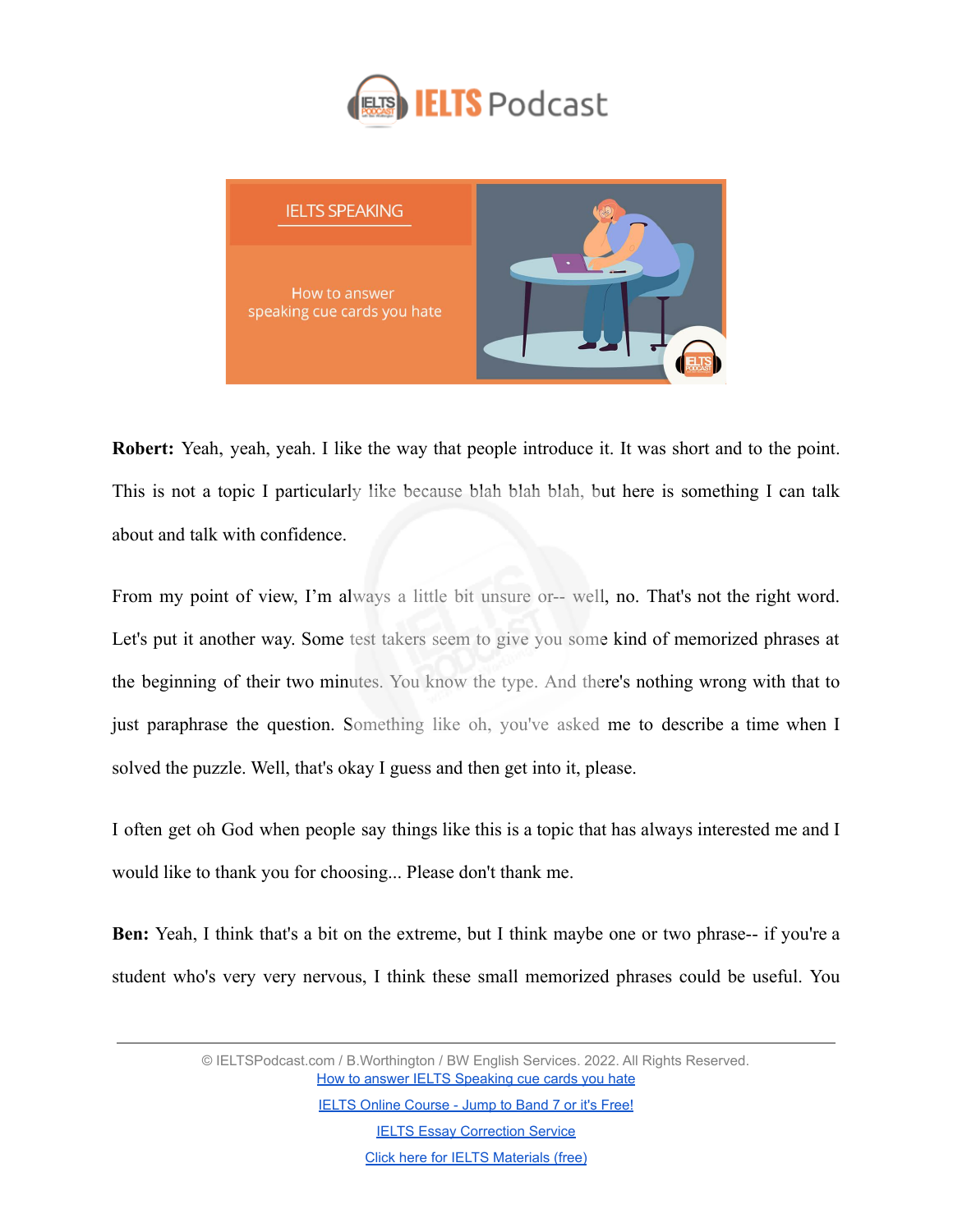



don't want to rely on them, but just a little phrase here and there or even just to get you started. Not as long as we just heard, but just a shorter one then it could help you boost your confidence.

But if you're using long ones and you're relying on them and you're building your talk around it, it can be-- yeah, I totally agree with you there, Robert. It could get a bit tiresome very much from the examiner's point of view.

**Robert:** Yeah, yeah. I used to switch off actually mentally when I heard this. Nothing wrong of course. Yes, quite right. A few introductory words to start off, but get to the point and tell your story. Make it interesting. Yes, occasionally we will have a topic which is tough. I know this is not really my type of thing, but well, let's give it a go.

And of course exams bring that out of us, don't we? It's like having a job interview. They're going to ask you some tricky questions, but somehow like a magician you pull that rabbit out of

> © IELTSPodcast.com / B.Worthington / BW English Services. 2022. All Rights Reserved. [How to answer IELTS Speaking cue cards you hate](https://www.ieltspodcast.com/audio-tutorials/answer-speaking-cue-cards-you-hate/?utm_source=blog_transcript&utm_medium=weekly&utm_term=&utm_content=&utm_campaign=post555)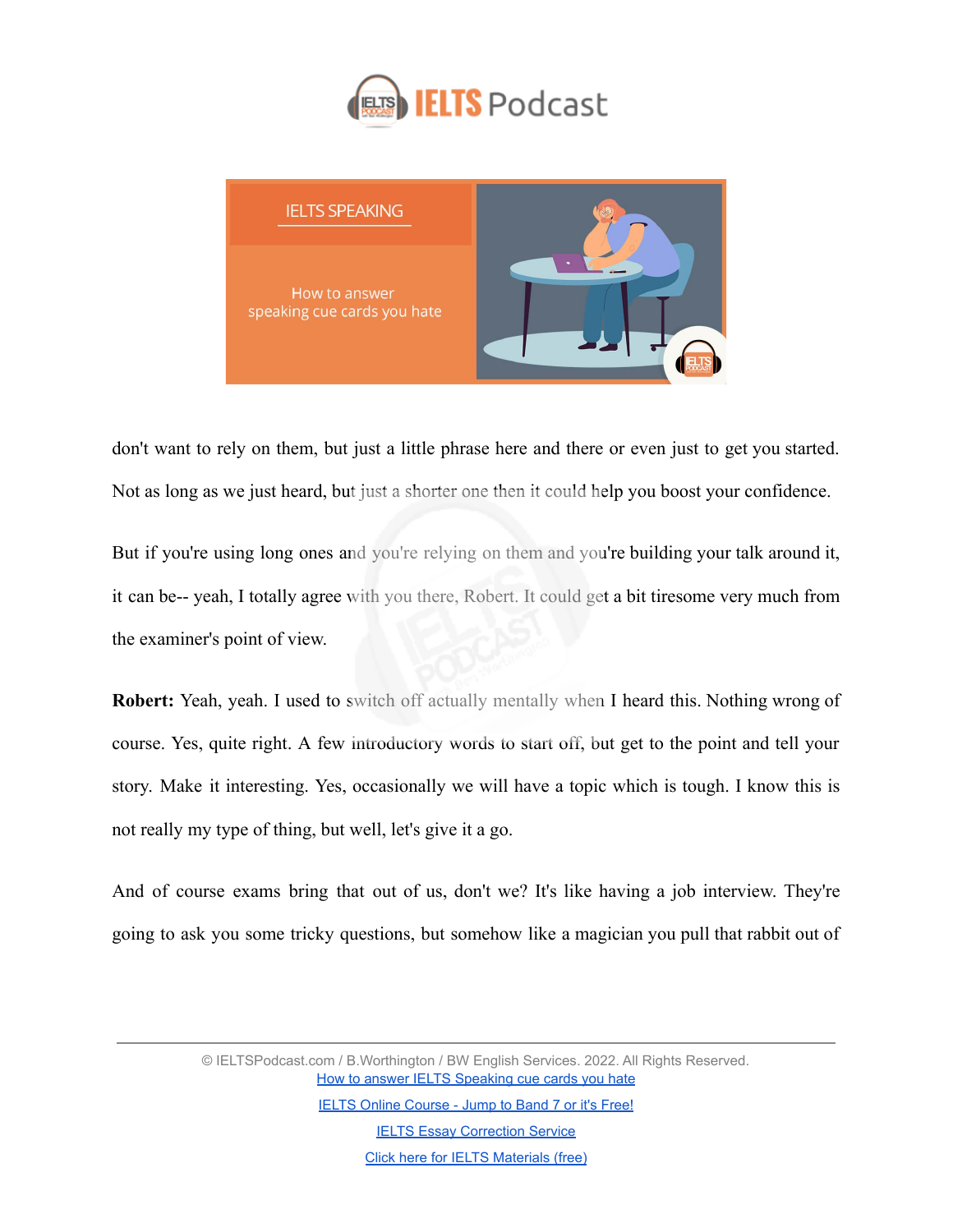



the bag, out of a hat and you find something to say. It's there. We've got all the knowledge inside us, all those bits and pieces of things we can find to say in any emergency.

**Ben:** Exactly and I think it comes from like if you've thoroughly prepared and you know what you're expecting and as an examiner once said to me once she says like if you're aiming for a 7, make sure you're at a band 7.5 before you present for the exam and then you're coming down on it and it's just going to be so much more natural. It's so much easier for you.

**Robert:** Exactly. Aim higher than you need always. It doesn't matter if it's an exam for IELTS or any type of exam. You can have a bad day, a tricky question or something. Things do go wrong.

**Ben:** Exactly, yeah. Okay then. Well, I think that's it for today's tutorial. Thank you very much, Robert and if you're struggling with the speaking or with the writing, then please get in contact. We're getting a humongous amount of success for our students at the moment. They're all

> © IELTSPodcast.com / B.Worthington / BW English Services. 2022. All Rights Reserved. [How to answer IELTS Speaking cue cards you hate](https://www.ieltspodcast.com/audio-tutorials/answer-speaking-cue-cards-you-hate/?utm_source=blog_transcript&utm_medium=weekly&utm_term=&utm_content=&utm_campaign=post555)